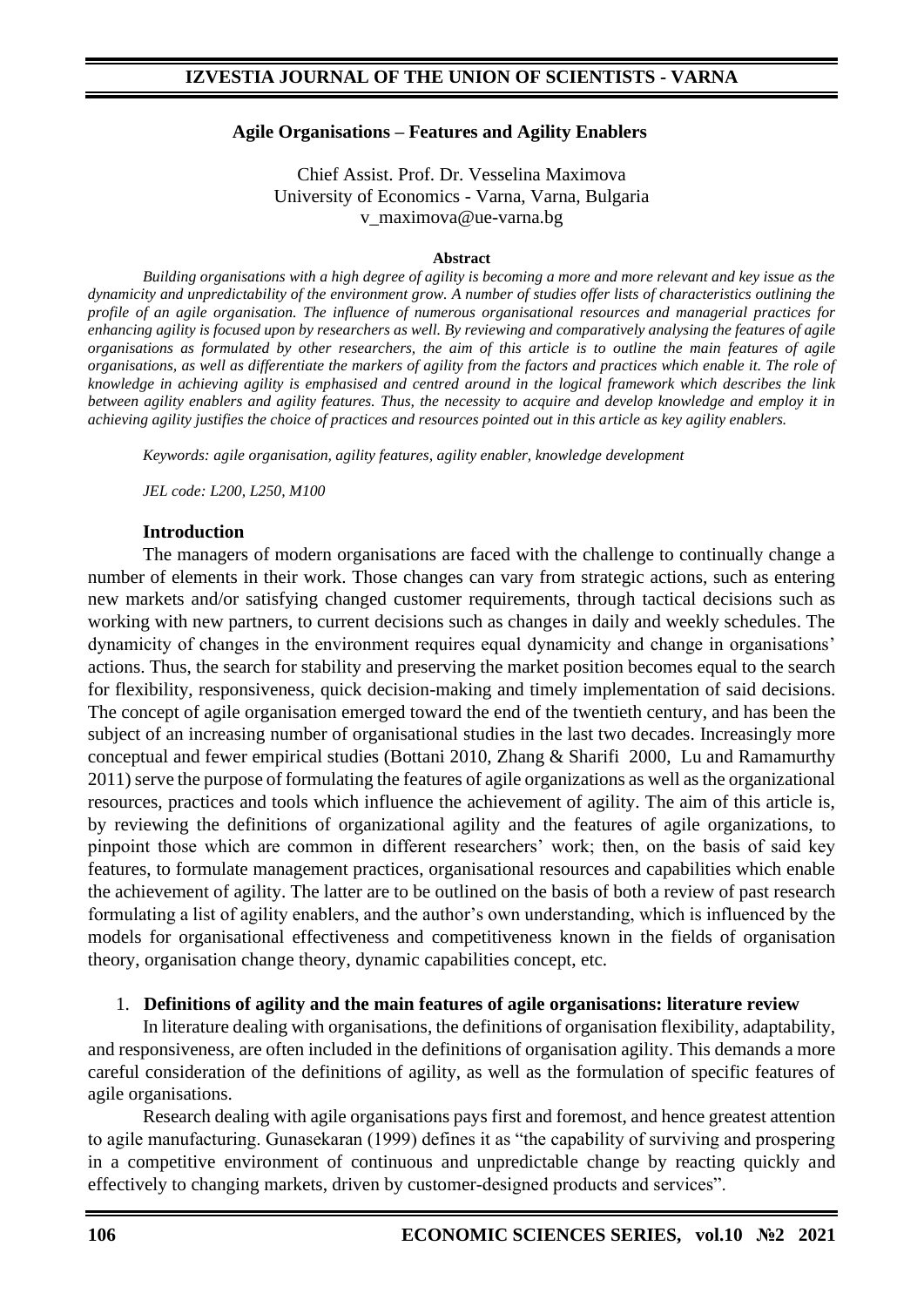Reviewing the stances of their predecessors in the study of organisational agility, Lu and Ramamurthy (2011) define it as "a firm-wide capability to deal with changes that often arise unexpectedly in business environments via rapid and innovative responses that exploit changes as opportunities to grow and prosper". A similar definition is given by Dove (2001), who relates organisational agility to "a firm's ability to cope with rapid, relentless, and uncertain changes in an environment where changes occur continually and unpredictably".

Felipe et al (2016) view organisational agility as a key dynamic capability and specify that it relates to "a firm's ability to enable sensing environmental changes and responding efficiently and effectively to them".

The definition given by Haq and Boddu (2015) points to the fact that agility involves multiple aspects of an organisation. The pair of researchers define it as "the business-wide capability embracing organizational structures, information systems and specifically, mindsets".

In the definitions quoted above, there can be found several common elements which outline the key features of agility, namely:

- Agility is a *firm-wide capability;*
- It concerns the capability to respond to an environmental change which is often *unpredictable*;
- The response must have certain features, namely *– rapid, efficient and effective response*, or, in other words – it must enable the organisation to survive, and moreover, to prosper.

Other authors' views confirm the above formulated features as defining for agile organisations. For instance, Linda Holbeche (2018) defines the concept of agile organisation by elaborating on the distinction between being agile and being flexible. She emphasises that "agility goes beyond being flexible" and that "a flexible business is able to make changes within the current organisational system when a predicted event occurs" whereas "agile businesses are able to change the overall system completely in response to an unpredictable external force".

Dove (2018) defines agility as "an effective response to opportunity and problem, within mission". Emphasising upon response effectiveness, he additionally defines the latter's attributes. According to him, an effective response is one that is: (a) timely – fast enough to deliver value, (2) affordable – at a cost that leaves room for an ROI,  $(3)$  predictable – can be counted on to meet expectations, and (4) comprehensive – anything within mission boundary.

By identifying two types of organisational agility, Lu and Ramamurthy (2011) contribute to a deeper understanding of agility. The pair of researchers conceptualise market capitalising agility and operational adjustment agility. *Market capitalising agility* refers to a firm's capability to quickly respond to and capitalise on changes by continuously monitoring and quickly improving its product/ service to address customer needs. As the authors comment, this agility emphasises a dynamic, aggressively change-embracing, and growth-oriented entrepreneurial mindset about strategic direction, decision-making, and judgement in uncertain conditions. *Operational adjustment agility* is defined by authors as a firm's ability to physically and rapidly cope with market or demand changes in its internal business processes. This agility highlights flexible and rapidly responding operations as a critical foundation for realising innovations. The authors point out that both types of agility entail a continual readiness for change, with the former focusing on entrepreneurial mindset and the latter emphasising speedy implementation.

Sharifi and Zhang (1999) are among the most cited authors as far as the description of agile attributes is concerned. They divide agile capabilities into four categories, namely (1) responsiveness, described by the authors as the ability to identify changes and respond quickly to them; (2) competency, which they view as the extensive set of abilities which provide productivity, efficiency, and effectiveness of activities towards the aims and goals of the company; (3) flexibility/ adaptability, which is the ability to process different products and achieve different objectives with the same facilities; and (4) quickness/ speed, which is the ability to carry out activity in the shortest possible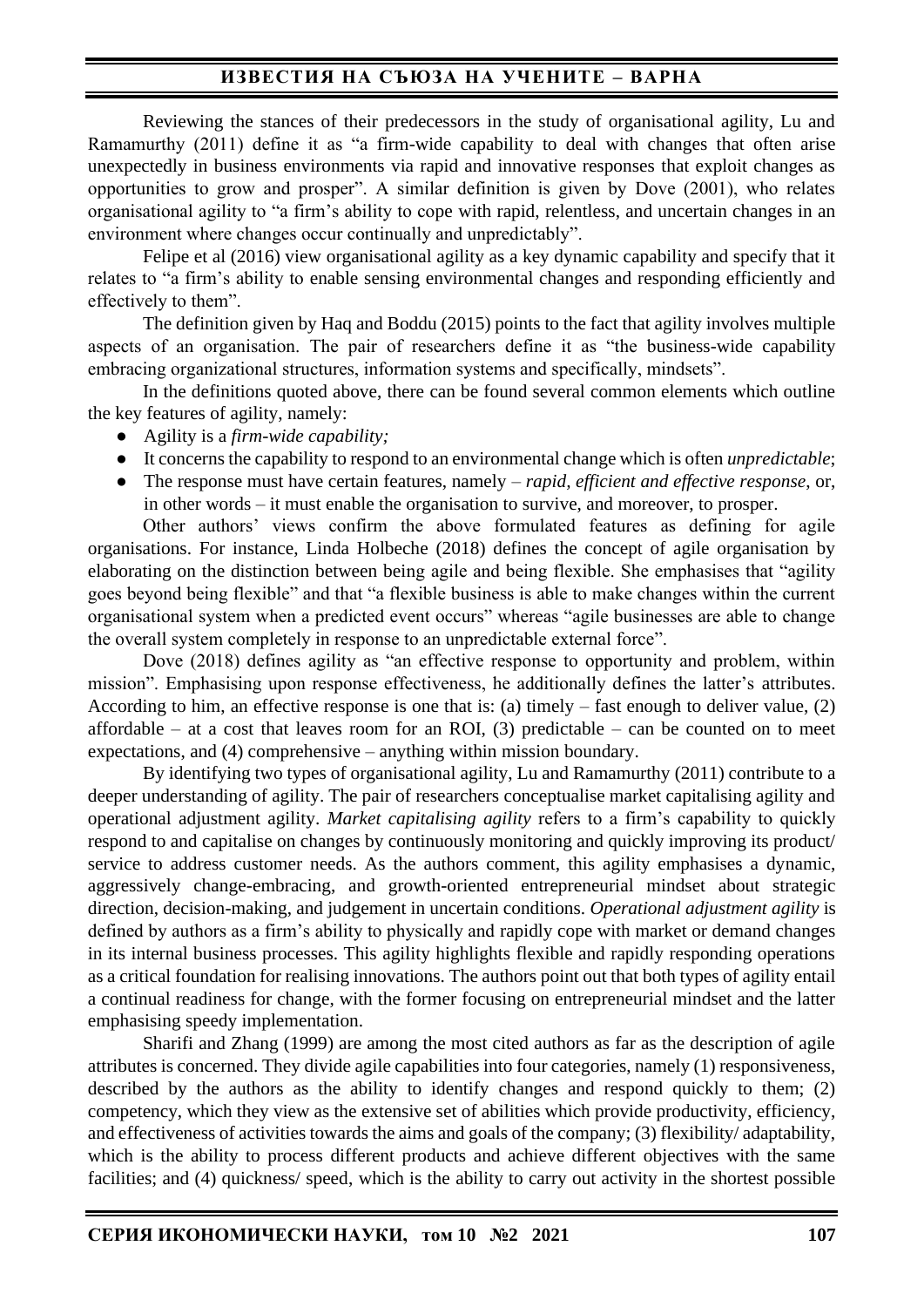time. The description of the four categories of agile capabilities is presented in Table 1.

| <b>Agile capabilities</b> | Defined by:                                                                                                                                                                                                                                                                                                                                                                                  |  |
|---------------------------|----------------------------------------------------------------------------------------------------------------------------------------------------------------------------------------------------------------------------------------------------------------------------------------------------------------------------------------------------------------------------------------------|--|
| Responsiveness            | sensing, perceiving and anticipating changes;<br>immediate reaction to change by effecting them into system;<br>recovery from change.                                                                                                                                                                                                                                                        |  |
| Competency                | strategic vision;<br>appropriate technology (hard and soft), or sufficient technological<br>ability;<br>products/services quality;<br>cost effectiveness;<br>high rate of new products introduction;<br>change management;<br>knowledgeable, competent, and empowered people;<br>operations efficiency and effectiveness (leanness);<br>cooperation (internal and external);<br>integration. |  |
| Flexibility               | product volume flexibility;<br>product model/configuration flexibility;<br>organisation and organisational issues flexibility;<br>people flexibility.                                                                                                                                                                                                                                        |  |
| Quickness                 | quick new products time to market;<br>products and services delivery quickness and timeliness;<br>fast operations time.                                                                                                                                                                                                                                                                      |  |

Table 1: Content of agile capabilities (as described by Sharifi and Zhang, 1999)

One of the defining features of agility mentioned above is the ability to respond to unpredictable changes. It is precisely the unpredictability of external changes that makes achieving agility a great challenge. This logically points to the conclusion that, in order to make use of the rest of an organisation's agile capabilities, there needs to be above all a capability to sense the change, realise the necessity for change, and, what is more, a willingness to change and accepting said change as an essential and a part of daily practice. Only when there is a determination for change can the capabilities related to implementing said change be activated. Going back to the list of capabilities formulated by Sharifi and Zhang, it is clear to see that although the criterion for classification they use is not chronological order, the first item on this list is precisely "sensing, perceiving and anticipating changes".

A change-favourable mindset is to be treated as a prerequisite for its realisation. Only when this prerequisite is there can organisations make use of the rest of their agile capabilities, as far as such are available. The role and meaning of mindset are emphasised by some authors as early as within their definitions of agility. Haq and Boddu (2015) put special emphasis on this meaning by defining agility as "business-wide capability embracing organisational structures, information systems and *specifically, mindsets* [emphasis added – V. M.]"

R. Dove (2001) makes a definite connection between agility and the capability of change by postulating that "being agile means being proficient at change". Also relating agility with proficiency at change, Worley & Lawler (2010) define it as follows: "Agility is a dynamic organisation design capability that can sense the need for change from both internal and external sources, carry out those changes routinely, and sustain above-average performance". This last definition focuses, among other features of agile organisations, on change capabilities as relating both to sensing the need for change and to implementing said change. What is more, implementing change is considered a routine activity. Making change routine does make organisations, in Dove's words, "proficient at change".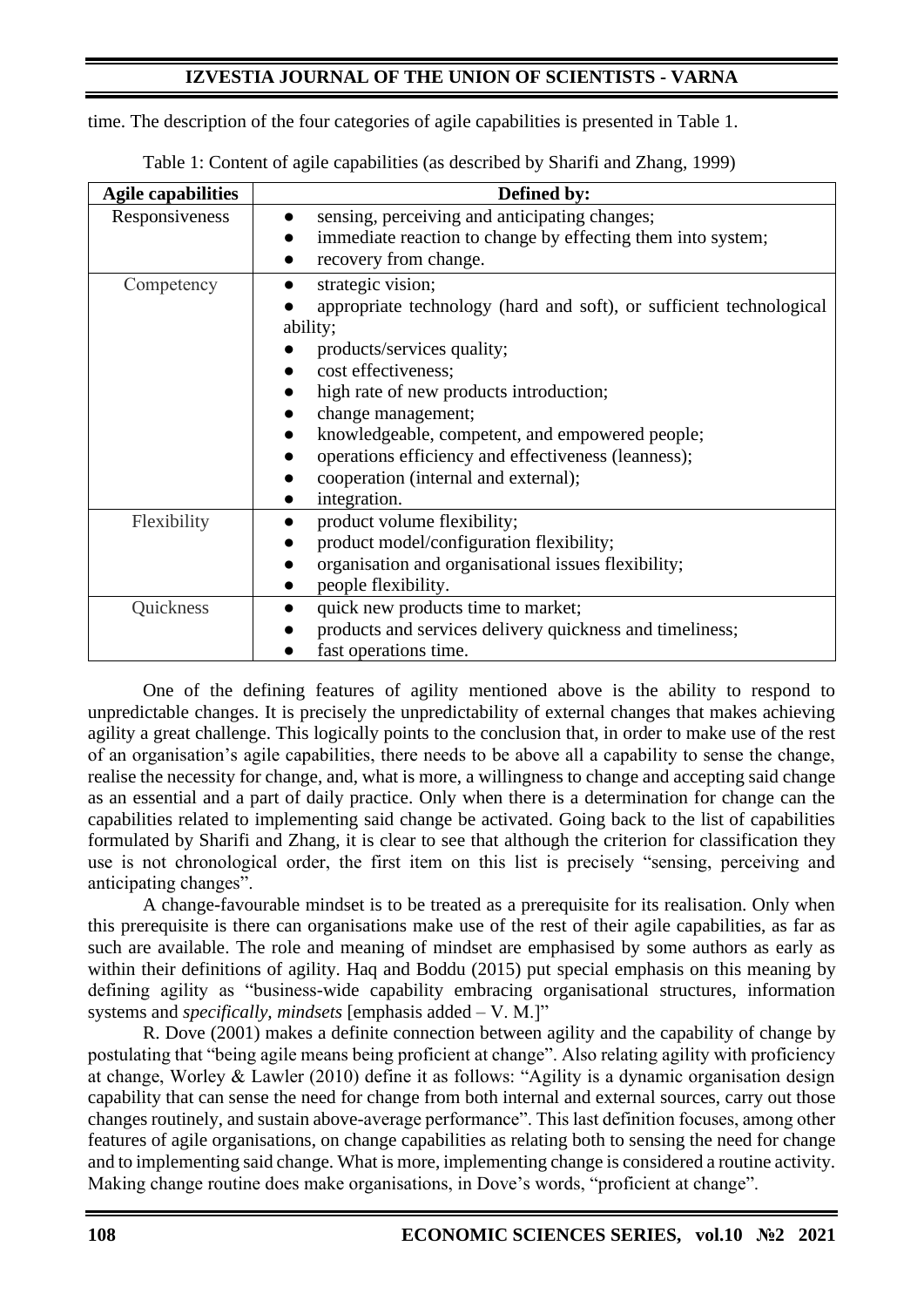#### 2. **Agility enablers**

After realising the necessity for change, organisations need to have capabilities to implement it. More than that, they must own the tools which enable them to change continuously, or in Worley & Lawler's (2010) words quoted above, "to carry out changes routinely". Different researchers focus their attention on different organisation resources and practices, justifying conceptually and/ or empirically their role in achieving agility.

The role of organisation design in building up agile capabilities is among those which are most often focused on. For instance, Worley & Lawler (2006) insist that " the effectiveness of change efforts is largely determined by organisational design" and single out design attributes which are to be reconsidered in order for the organisations to transform themselves into organisations "built for change". The authors point out these basic design assumptions with respect to managing talent, reward systems, structure, information and decision processes, and leadership style.

Emphasising that "agility is the business-wide capability embracing organisational structures, information systems and specifically, mindsets", Haq, A.N. and Boddu, V. (2015) also direct attention towards the elements of organisation design which enable agility.

The significance of structures which enable empowerment, a learning mindset, underlying lean processes, mechanisms that help build connectivity and networks across and beyond the organisation (all of which are features of organisation design) is also emphasized by Linda Holbeche (2018) when she speaks of the necessity for companies to be agile.

In their article *Agility: It Rhymes with Stability*, Aghina, W., A. De Smet & K. Weerda (2016) also focus on the role of organisation design in making an organisation agile. They describe the role of what they call a "stable backbone" built through the appropriate structure, governance and process, in achieving organisational agility.

Along with the features of the agile workforce, Sherehiy, B., Karwowski, W., & Layer, J. K. (2007) make a list of features of agile organisation design, which include authority, rules and procedures, coordination mechanisms, type of structure, HR management practices. Table 2 summarises design features which, according to some of the authors cited above, increase an organisation's agility.

| <b>Authors</b>                                                         | <b>Research focus</b>                                                                                                                                                                                                                                                 | List of design features                                                                                                                                                                                                                                                                                                                                                                                                                 |
|------------------------------------------------------------------------|-----------------------------------------------------------------------------------------------------------------------------------------------------------------------------------------------------------------------------------------------------------------------|-----------------------------------------------------------------------------------------------------------------------------------------------------------------------------------------------------------------------------------------------------------------------------------------------------------------------------------------------------------------------------------------------------------------------------------------|
| Sherehiy,<br>B.,<br>Karwowski,<br>W., & Layer,<br>J. K. $(2007)$       | Organic design $-$ going by the<br>theses of contingency approach,<br>organic design is described as<br>"more innovative, flexible, and<br>more capable of adapting to<br>change, thus it is appropriate for<br>an unstable and continuously<br>changing environment" | Less adherence to authority and control<br>$\bullet$<br>Network communication<br>Decentralised knowledge and control<br>$\bullet$<br>Loyalty and commitment to project or group<br>$\bullet$<br>High degree of flexibility and discretion<br>$\bullet$<br>Informal and personal coordination<br>$\bullet$<br>Few rules and procedures<br>$\bullet$<br>Shared tasks<br>$\bullet$<br>Employee contribution to a common tasks<br>$\bullet$ |
| Christopher<br>Worley<br>&<br>Edward<br>$E_{\rm c}$<br>Lawler $(2010)$ | organization<br>Agile<br>designs<br>features                                                                                                                                                                                                                          | maximum surface area structures<br>$\bullet$<br>transparent information and decision making processes<br>flexible talent management and reward systems<br>$\bullet$<br>shared leadership<br>$\bullet$                                                                                                                                                                                                                                   |
| Aghina, W., A.<br>De Smet & K.<br>Weerda $(2016)$                      | Agile organization features -<br>they either characterise design or<br>are its direct consequence                                                                                                                                                                     | Quick to mobilize<br>$\bullet$<br>Nimble<br>Collaborative<br>$\bullet$<br>Easy to get things done<br>Responsive<br>Free flow of information<br>Quick decision-making<br>Empowered to act<br>Resilient<br>Learning from failure                                                                                                                                                                                                          |

Table 2: Features of organisation design which increase agility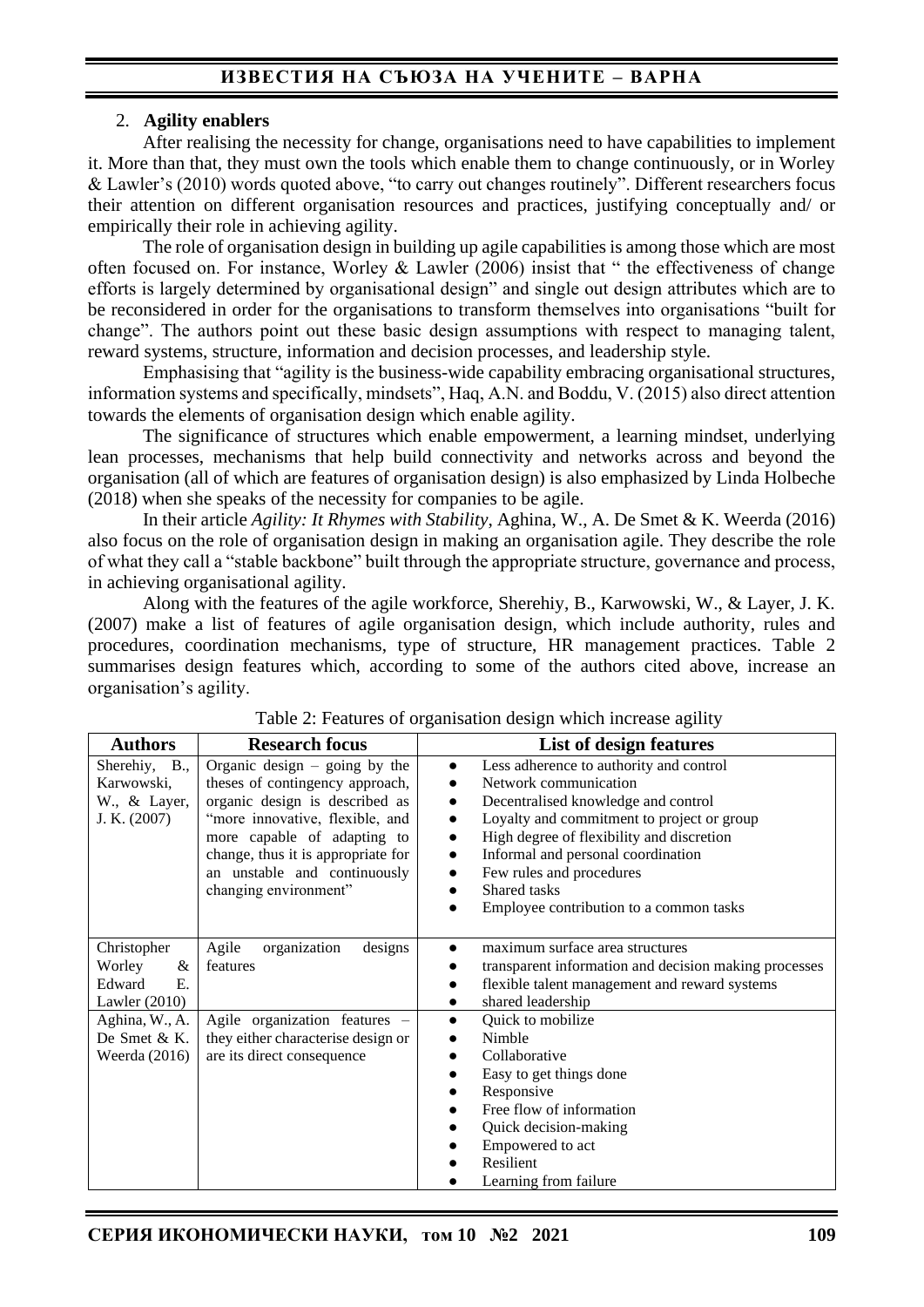In their model for implementing agility (Fig. 1), Zhang, Z. and Sharifi, H. (2000) offer a complex of four groups of enablers (which they call "agility providers"). They see providers as means by which agility capabilities can be obtained. According to the pair of researchers, these providers are to be sought from four major areas of the manufacturing environment, i.e. organisation, people, technology, and innovation. It is also suggested that the providers need to be fully integrated with the support of information systems/ technology. Information and the information system are precisely what the authors give the specific task of ensuring an environment which links people, organisation, technology and innovation.



Figure 1. A conceptual model for implementing agility (Sharifi & Zhang, 2000)

The influence of *information* technologies on achieving agility is the specific object of study for a number of researchers. Ying Lu and K. Ramamurthy (2011) report as a result of their study a significant positive relationship between IT capability and the two types of organizational agilitymarket capitalising agility and operational adjustment agility. Fellipe et al. (2016) also dedicate their study to the influence of information system capabilities as an antecedent of organizational agility. Kidd & Henbury (2018) also insist on the influence of deploying advanced information along with the development of highly nimble organisational structures and their significance in supporting highly skilled, knowledgeable and empowered people in the creation of agile organisations.

An empirical study by Bottani (2010) reaffirms the importance of most tools, resources and practices pointed out by Sharifi & Zhang (2000) as agility providers in their model for implementing agility. Also reaffirmed is the role of information which was found to be related to workforce skill and competency enhancement, and employee satisfaction, which, for their part, enable agility. Attempting to identify which resources and practices influence organizational agility, Bottani (2010) expands on earlier studies and puts to the test the list of 32 characteristics divided into 8 groups, which was suggested by Yusuf, Sarhadi and Gunasekaran (1999). Her aim is to determine to what extent these characteristics constitute agility enablers, or, in other words, can explain the variances in agility among organizations studied by her. She reaches the conclusion that two of the groups explain about one third of the differences, i.e. they can be viewed as most influential over organizational agility. The first group contains characteristics which mainly refer to *employees' role and competency* in the company, namely continuous training and development, workforce skill enhancement, multi-skilled and flexible people, employees satisfaction, which were found to be related to information accessible to employees. The second group consists of characteristics which emphasise topics related to *the*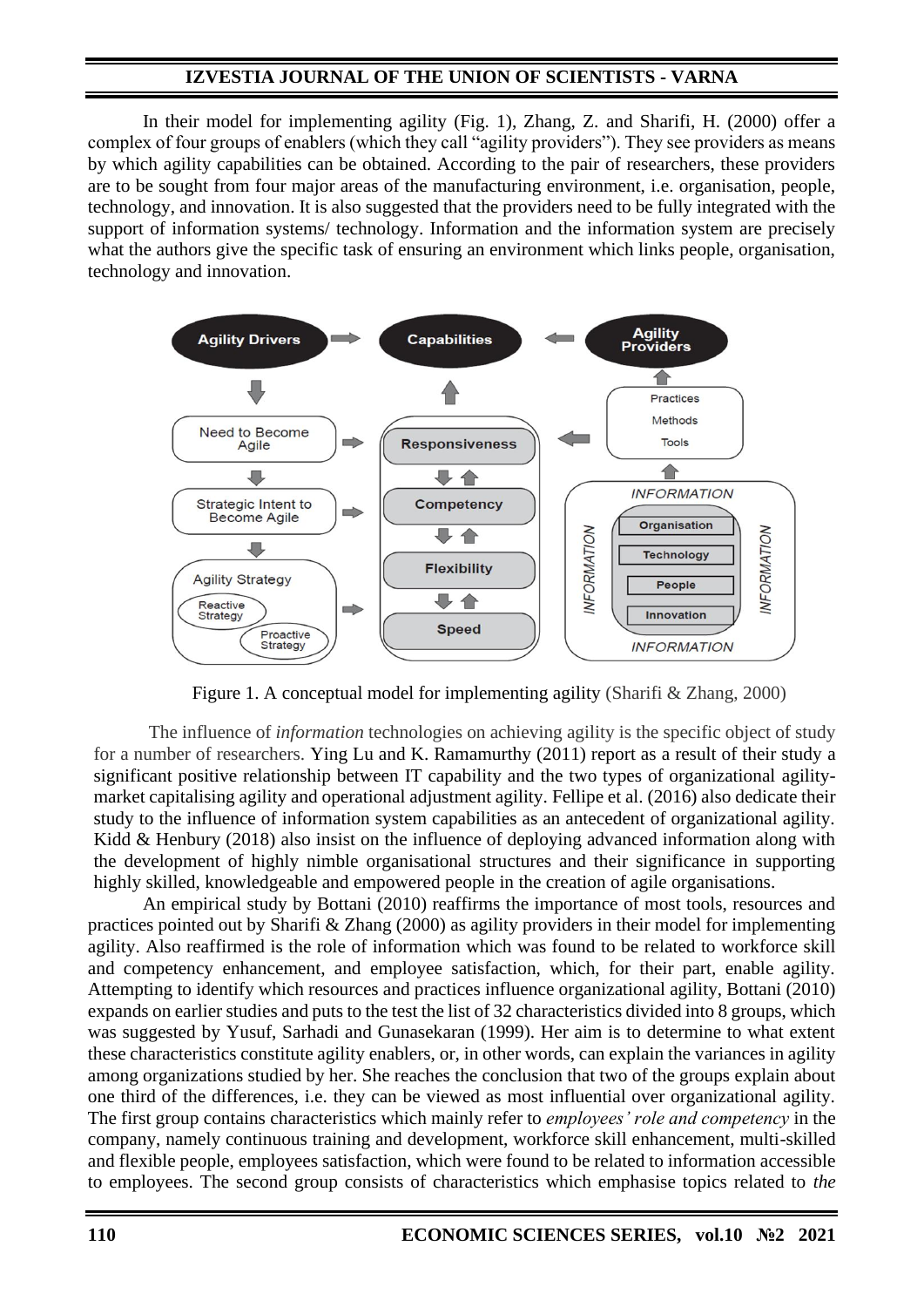*technology*, such as leadership in the use of current technology, technology awareness, skills and knowledge enhancing technologies. *Trust-based relationship with customers/suppliers, concurrent execution of activities, customer-driven innovations and culture of change* are also among those characteristics which play a central role in defining the profile of agile companies (given the high load >0.7 on the component) according to Bottani's study.

#### 3. **Knowledge and its mediating role in achieving organisational agility**

The literature review in the preceding section outlines key agility enablers reaffirmed by numerous studies. They assign information, the information system, and its support by advanced information technologies an integrating role in relation to other elements. In reviewing the relationship between information system capabilities and organisational agility, however, Felipe, Roldán and Leal-Rodríguez (2016) also study the influence of a non-technological variable, namely absorptive capacity, and through it, that of organisational learning as a mediating construct between information system capabilities and organisational agility. Absorptive capacity is defined as "a set of organisational routines and processes through which firms *acquire, assimilate, transform and exploit knowledge* in order to produce a dynamic organizational capability" (Felipe et al, 2016).

Also placing the main focus on the importance of knowledge acquisition and implementation for achieving agility is Rick Dove in his book Response Ability: The Language, Structure, and Culture of the Agile Organisation. In it, he describes agility as "deriving from both the physical ability to act (*response ability*) and the intellectual ability to find appropriate things to act upon (*knowledge management*)" and defines it as "the ability to manage and apply knowledge effectively, providing the potential for an organisation to thrive in a continuously changing, unpredictable business environment" (Dove, 2001). This definition also contains Dove's hypothesis regarding knowledge, namely that no knowledge has any value until it is implemented in practice. It is precisely knowledge and its implementation that make changes, innovations and improvements possible.

The carriers of knowledge are the people within the organisation. The results of Bottani's study highlight the significance of people (employees' role and competency) in achieving agility; in Sharifi & Zhang's 2000 model shown above, too, people are one of the four agility enablers. Kidd (1994) suggests that agility can be achieved not only through the integration of organisation and advanced technologies, but also through *highly skilled and knowledgeable people*. The importance of agile workforce is also highlighted by Bran (2017), as well as Sherehiy, Karwowski & Layer (2007). Dove (2001) describes "adaptable people" as knowledgeable people, and ascribes this quality of theirs to them being "genuinely curious and committed learners, and [...] have a culture of communication, collaboration, and knowledge sharing".

In posing knowledge as a central necessity for achieving agility, the primary question which emerges is: "How can knowledge acquisition and development be fostered, and which organisational attributes and managerial practices will enable and benefit its effective implementation?"

#### **4. Results and discussion: formulating a logical framework describing the link between agility enablers and agility features**

As commented above, agile organisations are those which have the capability to change continuously and which make those changes effectively – within the required time, within the appropriate scope of changes, and preserving or improving their performance as a result. As Dove (2001) postulates, "changing anything requires that somebody learn something, and that this learning process is every bit as big an obstacle as rigid inflexible system design". The hypothesis that an organisation's ability to change depends on knowledge has been confirmed in other studies as well. As has been pointed out in previous sections of this article, agility is strongly influenced by the features of organisation design. R. Dove's statement confirms that organisation agility depends both on processes of learning and knowledge acquisition and on organisation design; it also emphasises something else – the learning process will be more/ less effective (create more/ less knowledge)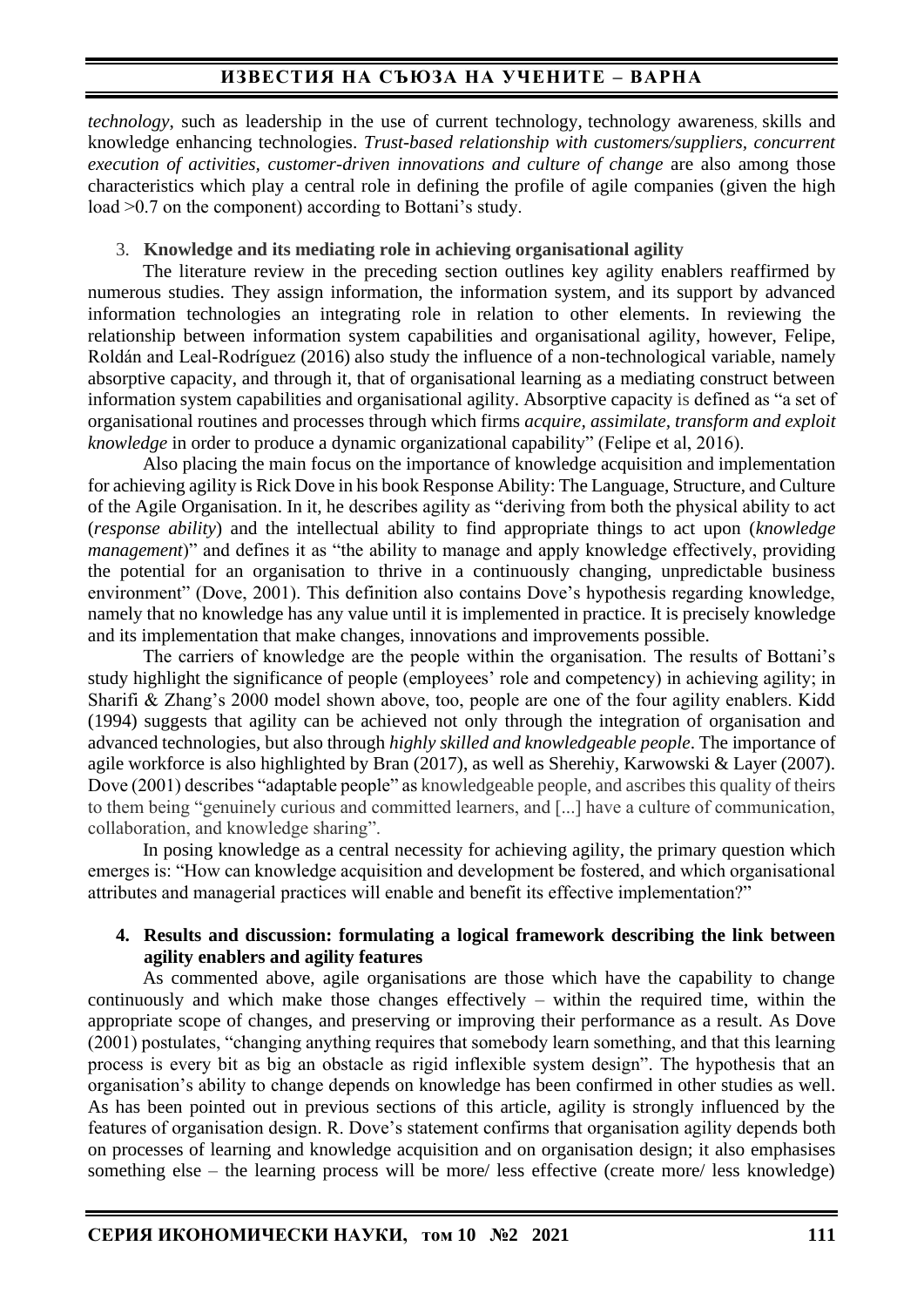depending on whether organisation design<sup>1</sup> benefits or, on the contrary, deters this learning process. It is important for change implementation both whether the necessary knowledge is available, and whether its application is supported; thus, decisions for organisational design must be made which, *firstly*, will enable and foster knowledge acquisition and, *secondly*, will make its application possible.

These considerations serve as a guide in making the decision on which agility enablers should be treated as key and as such should be included in the conceptual framework for achieving agility. Of course, this decision is also influenced by the findings of the researchers discussed above.

Thus, the conceptual framework must include the following design elements:

- Structure such that enables quicker communication within organisations (which benefits knowledge sharing) and, as Worley & Lawler point out, ensures maximum surface area. The latter, for its part, makes it possible for more employees to have direct contact with external audiences, and as such aids the acquisition of knowledge about the environment. When the structure is less hierarchical and enables the empowerment of more people within the organisation, it facilitates quicker decision-making, thus aiding knowledge application. A more frequent use of multidisciplinary teams in which everyone contributes to common tasks, is essential for knowledge sharing and consequently for its firm-wide enhancement.
- IT- infrastructure, which enables information to be spread more quickly; this, along with an empowering structure, allows more people within the organisation to make more appropriate and timely decisions and to implement the acquired knowledge. Transparent information also contributes to a more regular reconsideration of goals and tasks, and to the creation of a knowledge-sharing culture which is especially significant for knowledge enhancement.
- Reward system such that, instead of rewarding moving up the hierarchy and amount of work done, rewards personal development, learning and the acquisition of new skills which will make change implementation possible. Rewarding for contribution to the realisation of projects stimulates employees to acquire new skills through learning as well as to participate in projects, which contributes to knowledge sharing and enhancement.
- People with their mind- and skill sets, they are the carriers of existing knowledge, as well as the creators and receivers of new knowledge. Their mindsets influence both knowledge sharing and the readiness for knowledge implementation. The remaining elements, such as structure, reward system, communication and information system, are meant to modify those mindsets in case they do not contribute to change implementation.
- Culture of change change implementation largely depends on the manner in which the need for change is perceived. If within the organisation the view is shared that changes bring opportunity, that they lead to development, and not that they create obstacles, then the willingness to acquire new knowledge, which is necessary for those changes, is more likely. The carriers of this culture are the individual people within the organisation, but only its sharing as a common value could produce a synergic effect and set in motion a change in the organisation.
- Relationship with outside partners building up a collaborative relationship with customers increases the possibility to know in time about any changes in their expectations, demands and attitudes to the offered product. Special attention should also be given to suppliers and business partners, since the changes the organisation implements would also depend on the changes they intend and are able to implement. Collaborating on the implementation of planned changes would generate new knowledge.

<sup>&</sup>lt;sup>1</sup> It includes variables describing what is known as "organisational hardware" as a structure, control systems, reward system, technology, etc., as well as variables such as leadership style and relationship, shared values, skills, people forming the mindset and skill complex in the organisation, managerial philosophy, organisation climate, culture, etc., describing what is known as "organisational software" – see more on the elements of organisation design in Maximova, V. (2020)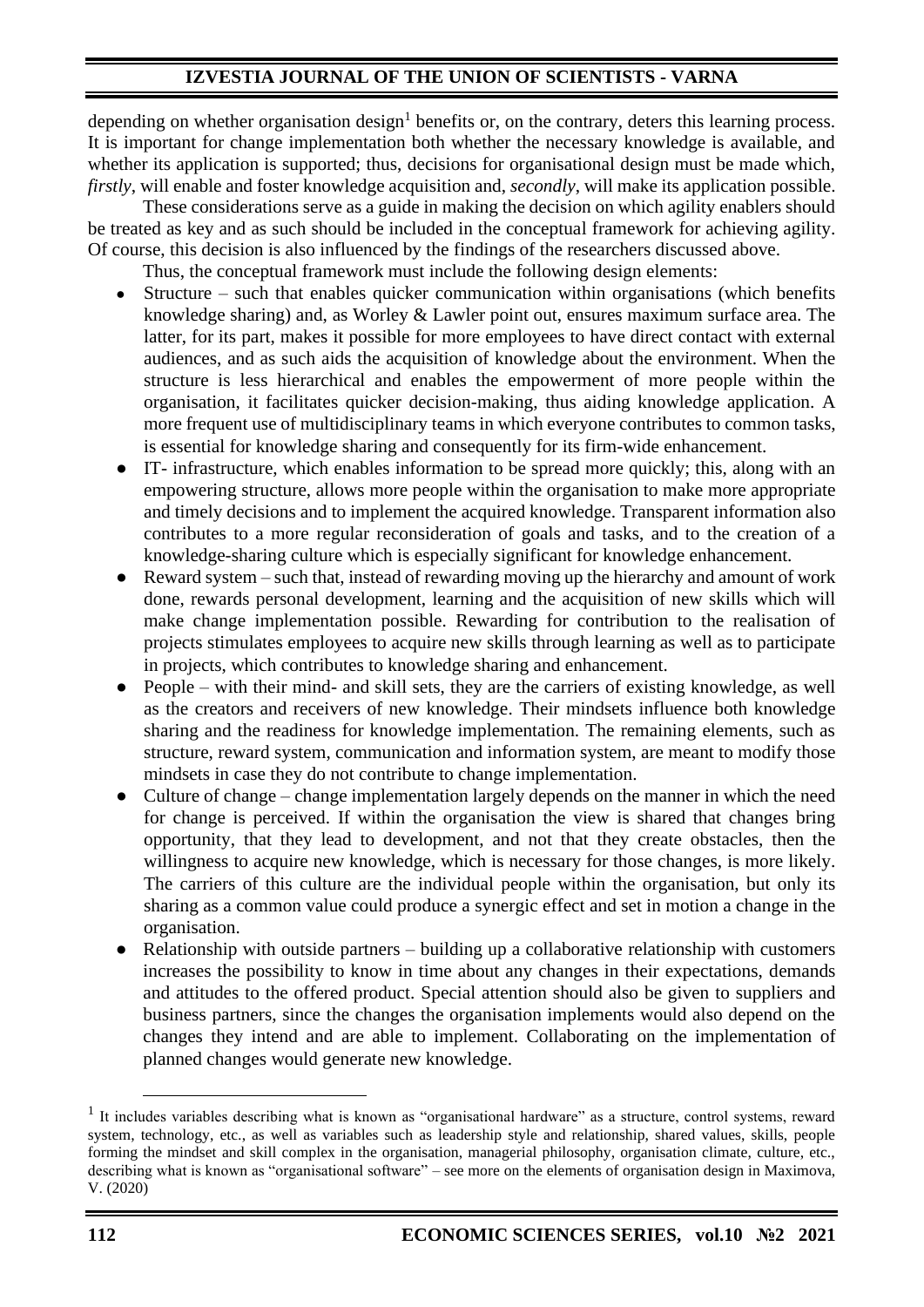The influence of the elements discussed above on knowledge acquisition, which in turn builds up the environment required for change implementation, is presented in Fig. 2.



Figure 2. A conceptual framework of agility enablers

The inclusion of both types of agility (as defined by Lu and Ramamurthy, 2011) in the framework points to the necessity for knowledge of both external changes – in order to decide *what innovation* to implement so as to satisfy customer expectations (regarding market capitalising agility), and of *how* to make the change in a way that it is timely, affordable and efficient (regarding operational adjustment agility).

The framework entails two additional assumptions:

- 1) Knowledge and change implementation are viewed as co-dependent. As argued above, knowledge is a key factor for change implementation. In turn, change increases organisation members' experience, pushes for knowledge sharing among them, stimulates new skill acquisition and, as a result, generates new knowledge which is to be useful for a future change.
- 2) The inclusion of design elements in the conceptual framework is justified by their influence on knowledge generation, enhancement and application. Thus, mediated by knowledge, they influence the implementation of changes, and as such organisational agility. It is furthermore assumed that some design elements could influence organisational agility both directly and indirectly.

### **Conclusion**

The conceptual framework presented in this article is formulated on the basis of both organisation agility researchers' hypotheses and empirical findings, and assumptions which should be subject to future empirical testing. It adds onto the understanding of the relation between agility enablers and agility features, which allows researchers to use it as a framework for further empirical testing of the significance of the factors defined in the present paper. Such a logical construct can also be used as a framework for diagnosing the ability of an organisation to cope with uncertainties and to conduct necessary changes. Being aware of which the enablers of agility are, managers can implement those in their organisations as they strive for better performance in an uncertain environment.